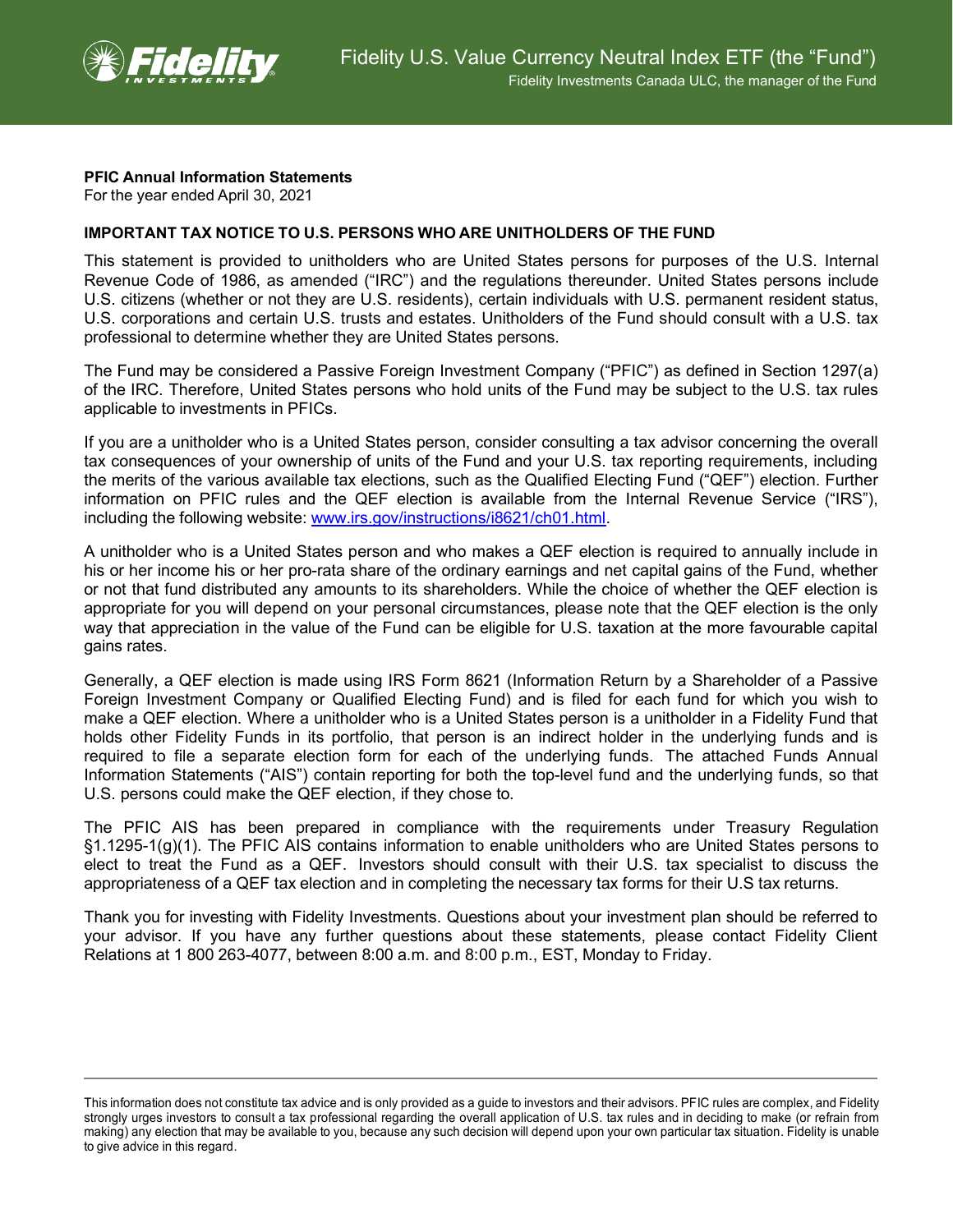

## **PFIC Annual Information Statements (US\$)**

For the Fund's PFIC taxation year ended April 30, 2021

- 1. This Information Statement applies to the PFIC taxation year of Fidelity U.S. Value Currency Neutral Index ETF (the "Fund") commencing on June 05, 2020 and ending on April 30, 2021.
- 2. The per-unit, per-day amounts of ordinary earnings and net capital gains of the Fund and it's lower-tier Fund(s) as applicable, for the period specified in paragraph (1) are provided in the table:

| <b>FIDELITY FUND HELD DIRECTLY</b>                         |                                       |                                      | <b>ORDINARY</b><br><b>EARNINGS \$</b>            | <b>NET CAPITAL</b><br><b>GAIN \$</b>  |  |
|------------------------------------------------------------|---------------------------------------|--------------------------------------|--------------------------------------------------|---------------------------------------|--|
| Fidelity U.S. Value Currency Neutral Index ETF             |                                       |                                      | 0.00458258                                       | 0.00000000                            |  |
| <b>FIDELITY LOWER-TIER FUNDS HELD</b><br><b>INDIRECTLY</b> | <b>ORDINARY</b><br><b>EARNINGS \$</b> | <b>NET CAPITAL</b><br><b>GAIN \$</b> | <b>FUND'S U.S. TAX YEAR</b><br><b>COMMENCING</b> | <b>FUND'S U.S.</b><br><b>TAX YEAR</b> |  |
| Fidelity U.S. Value Index ETF                              | 0.00780289                            | 0.00000000                           | June 05, 2020                                    | April 30, 2021                        |  |
| Fidelity U.S. Money Market<br><b>Investment Trust</b>      | 0.00000000                            | 0.00000000                           | May 01, 2020                                     | April 30, 2021                        |  |

To determine your pro-rata share of the amounts of ordinary earnings and net capital gains of the Fund and each of its lower-tier fund(s) held directly and indirectly, as applicable, multiply the per-unit per-day amounts indicated above by the number of units of the Fund held and the number of days you held the units during the Fund's PFIC taxation year.

Here is an example to illustrate the calculation using the per-unit, per-day factors.

You own 100 units of Fund A from the period May 1, 2020 through October 31, 2020. You purchased an additional 100 units of Fund A on November 1, 2020. You did not sell any units of the Fund at any time during the year. Fund A has a PFIC taxation year end of April 30, 2021.

The Fund's ordinary earnings were \$0.001 per unit, per day.

Result: Your ordinary earnings for 2021 of the directly held fund are (\$0.001 \* 183 days \* 100) + (\$0.001 \*180 days\* 200) = \$54.30

Use the same calculation method in the example above, to determine your pro-rata share of the amounts of ordinary earnings and capital gains for any applicable lower-tier Fund(s).

3. The per-unit amounts of cash and fair market value of other properties distributed or deemed distributed by the Fund during the period specified in paragraph(1) are provided in the below chart.

| <b>PAYMENT DATE</b> | <b>CASH/PROPERTY</b><br><b>DISTRIBUTIONS (\$)</b> |  |  |
|---------------------|---------------------------------------------------|--|--|
| September 30, 2020  | 0.06924867                                        |  |  |
| December 31, 2020   | 0.18312554                                        |  |  |
| March 31, 2021      | 0.01940180                                        |  |  |
| <b>TOTAL</b>        | 0.27177601                                        |  |  |